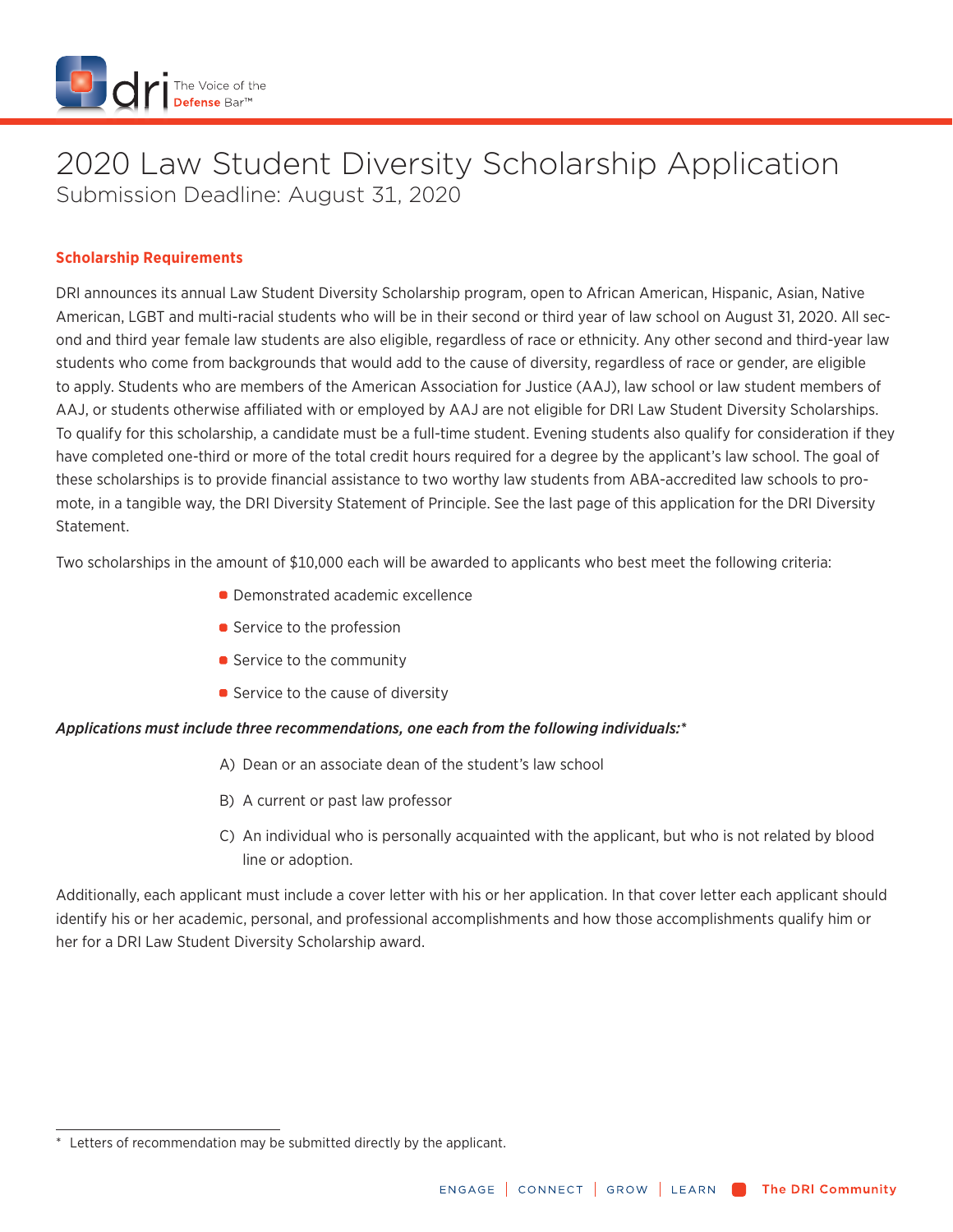#### **Essay Requirements**

In addition to submitting the attached application and required recommendations, applicants must complete an essay of no more than 1,000 words based upon the following question:

Your supervising partner represents HyperSnailMail ("HSM"), a company that operates a short-notice courier service across the country and does a significant amount of business in California. Any person can download the HSM app on their phone and request delivery of documents, packages and other items that are then delivered in as little as 15 minutes. HSM does not provide any courier services itself. Rather, it is a technology company that created the app. When a person requests a delivery, the app provides notice to nearby delivery people, who have also downloaded the app, with pickup and delivery information. Any delivery person can accept or decline a particular delivery. Delivery people can also work full-time for other courier businesses or in any other occupation, so long as they have an appropriate delivery vehicle. The app provides recommended delivery routes based on current traffic, though couriers are free to make deliveries through any means and methods they choose. People who request a delivery pay the delivery person directly, though payment is transferred through the app from the recipient's bank account to the delivery person's account. Delivery people are free to negotiate their own fees for each delivery, though this rarely happens, and recipients are free to tip, if they choose.

In 2018, California changed its legal standard to determine whether a worker is an employee or independent contractor, and this change was codified recently by the legislature in a bill known as "AB5" or "the Gig Economy Law." Previously, California applied the traditional test, which focused primarily upon whether the potential employer had the "right to control" the means and manner in which work was performed, and considered several secondary factors, including ownership of equipment, opportunity for profit and loss and the belief of the parties. California first articulated the new standard in the *Dynamex* decision. (*Dynamex Ops. W. v. Superior Court*, 4 Cal. 5th 903, 916-17 (Cal. 2018): "For the reasons explained hereafter, we conclude that … it is appropriate to look to a standard, commonly referred to as the "ABC" test, that is utilized in other jurisdictions in a variety of contexts to distinguish employees from independent contractors. Under this test, a worker is properly considered an independent contractor to whom a wage order does not apply onl[y if the hiring entity](mailto:scholarship@dri.org)  establishes: (A) that the worker is free from the control and direction of the hirer in connection with the performance of the work, both under the contract for the performance of such work and in fact; (B) that the worker performs work that is outside the usual course of the hiring entity's business; and (C) that the worker is customarily engaged in an independently established trade, occupation, or business of the same nature as the work performed for the hiring entity.") Notably, a putative employer is presumed to employ a worker unless all three of the "ABC" factors in the portion of the decision are met by the putative employer. The toughest part of the new law is that for independent contractor status to attach, the law appears to require work being performed by the contractor to be "outside the usual course of the hiring entity's business."

HSM has requested a legal analysis as to two significant issues. First, HSM wants an analysis of the likelihood that couriers using the HSM app will be classified as employees under the "ABC" test. Second, cognizant that California is, on its own, the fifth-largest economy in the world—ahead of countries such as India and Germany—HSM is concerned that other states will consider adopting the *Dynamex* "ABC" standards. As such, HSM also wants an analysis of the pros and cons of the *Dynamex* standards, as well as policy arguments either supporting *Dynamex* (if you believe *Dynamex* is favorable to HSM) or opposing *Dynamex* (if you believe it is unfavorable).

#### **Submission Deadline**

Applications and all other requested materials must be received by August 31, 2020. Scholarship winners will be notified in advance and officially announced at the DRI Virtual Annual Meeting, October 21–23, 2020.

#### *Late or incomplete applications will not be considered.*

All applications, essays and required materials\*\* may be submitted in PDF format to scholarship@dri.org, faxed to 312.252.0995, or hard copy format to

> Tim Kolly, Director of Public Policy DRI—*The Voice of the Defense Bar*

<sup>\*\*</sup> Letters of recommendation may be submitted directly by the applicant.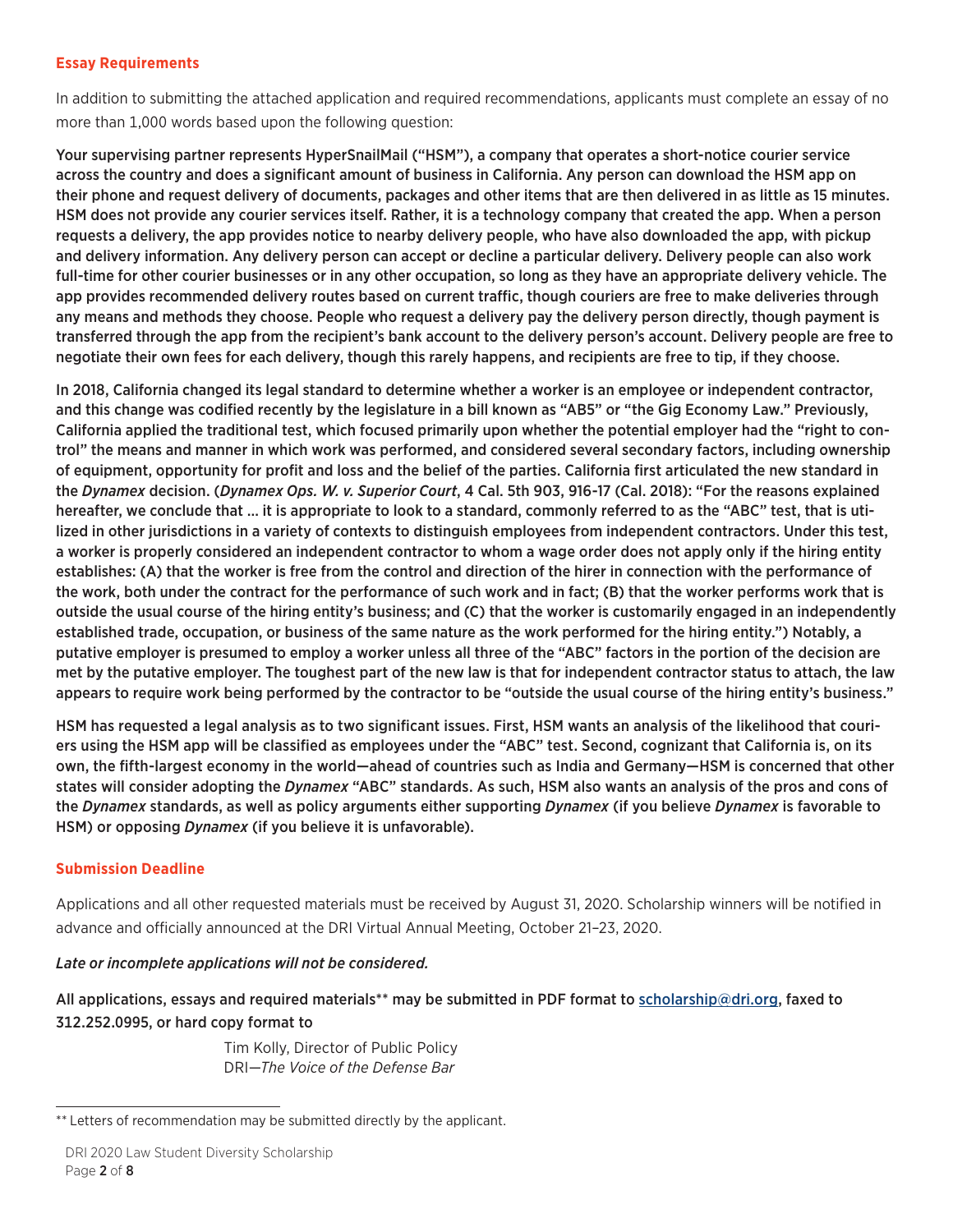# 2020 Law Student Diversity Scholarship Application

Submission Deadline: August 31, 2020

| <b>Full Name</b>                         |  |
|------------------------------------------|--|
| <b>Current Mailing Address</b>           |  |
|                                          |  |
|                                          |  |
| <b>Permanent Mailing Address</b>         |  |
|                                          |  |
|                                          |  |
|                                          |  |
|                                          |  |
|                                          |  |
| <b>SECTION TWO: Academic Information</b> |  |
|                                          |  |
|                                          |  |
|                                          |  |
| <b>High School</b><br>Undergraduate      |  |
|                                          |  |
|                                          |  |

Page 3 of 8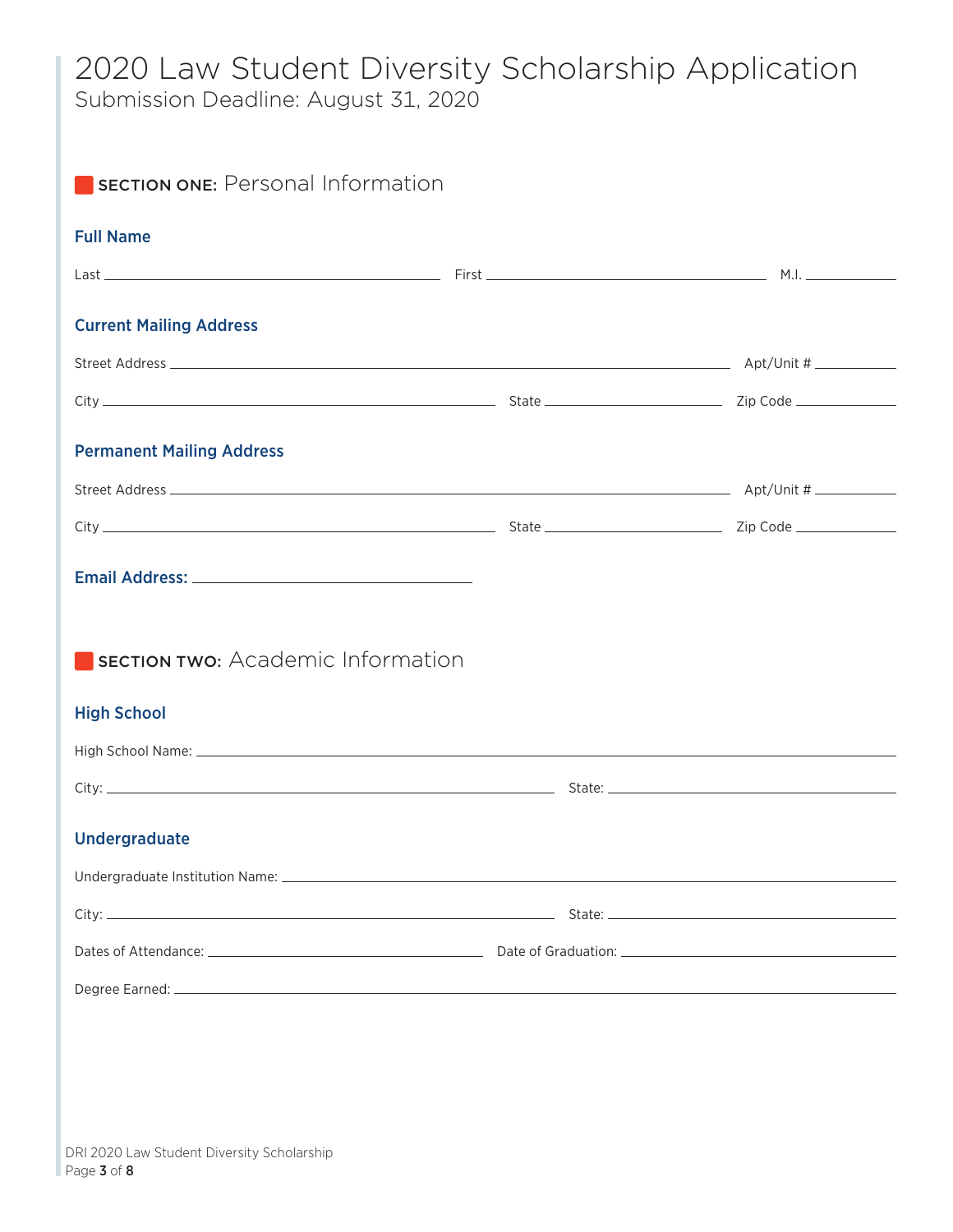## **SECTION TWO:** Academic Information (*continued*)

Undergraduate Information (*continued*)

Honors, Awards or Other Special Recognition:

Extracurricular Activities:

#### Graduate

Graduate Institution Name (other than law school):

City: State:

,我们也不会有一个人的人,我们也不会有一个人的人,我们也不会有一个人的人。""我们,我们也不会有一个人的人,我们也不会有一个人的人,我们也不会有一个人的人。""我

Degree Earned:

Honors, Awards or Other Special Recognition: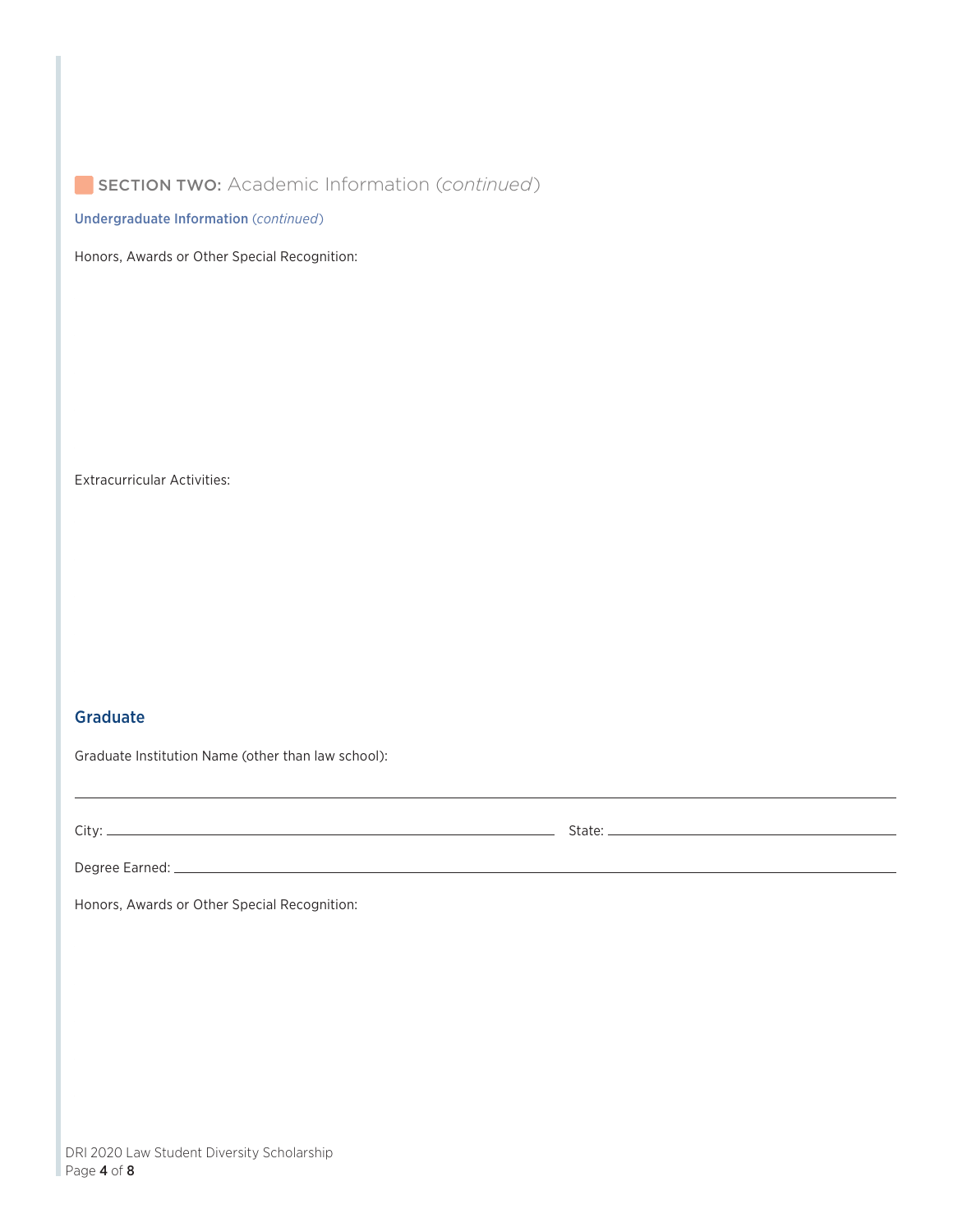## SECTION TWO: Academic Information (*continued*)

Graduate Information (*continued*)

Extracurricular Activities:

## Law School

| Class Rank: Class Rank: Class Rank: Class Rank: Class Rank: Class Rank: Class Rank: Class Rank: Class Rank: Cla |  |
|-----------------------------------------------------------------------------------------------------------------|--|
|                                                                                                                 |  |

Honors, Awards or Other Special Recognition: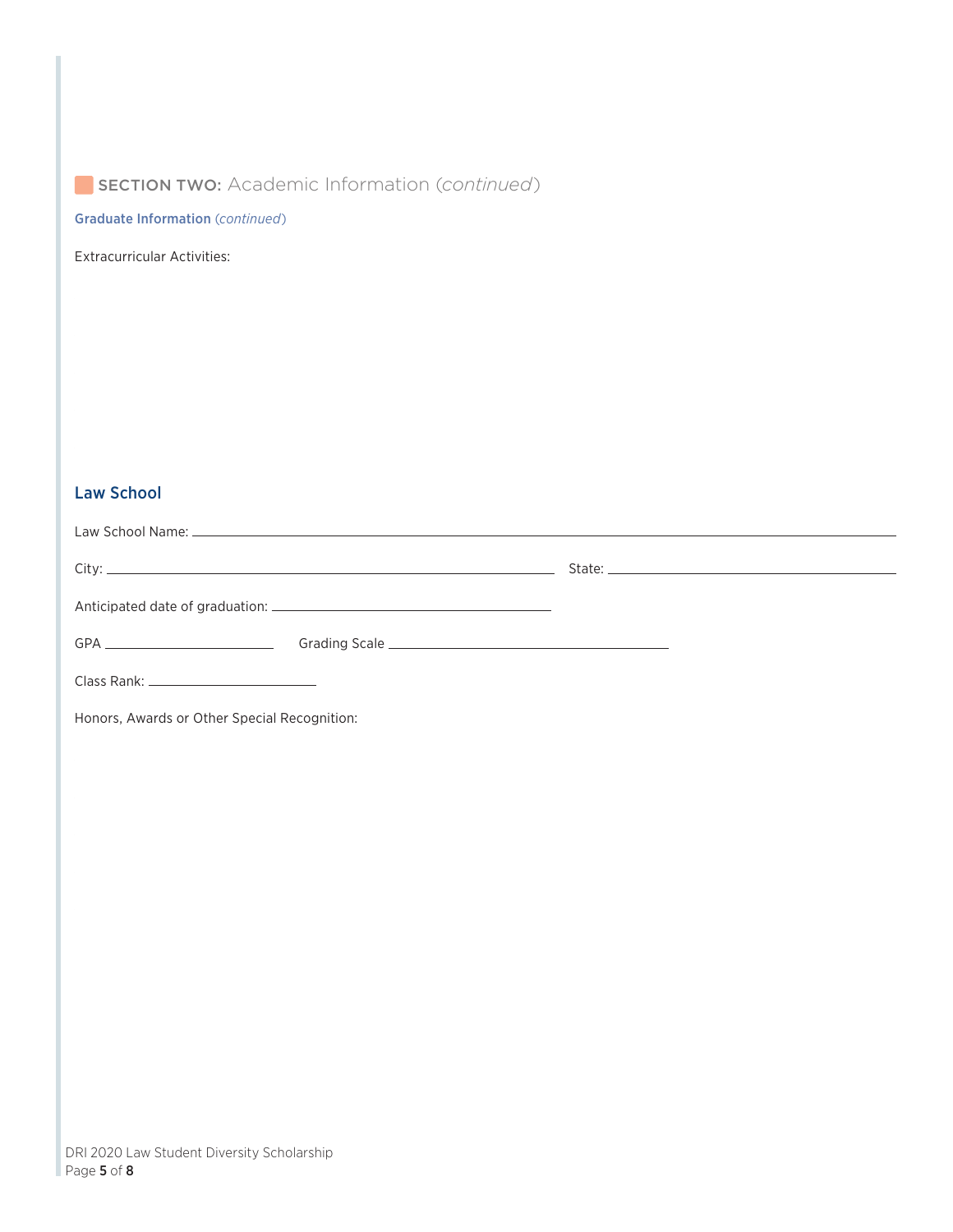## **SECTION TWO:** Academic Information (*continued*)

Law School Information (*continued*)

Extracurricular Activities:

Have you previously attended any other law school? If so, please explain.

## **SECTION THREE:** Community Service Information

Describe any community service activities.

| <b>Dates</b> | <b>Organization/Activity</b> | Role/Position |
|--------------|------------------------------|---------------|
|              |                              |               |
|              |                              |               |
|              |                              |               |
|              |                              |               |
|              |                              |               |
|              |                              |               |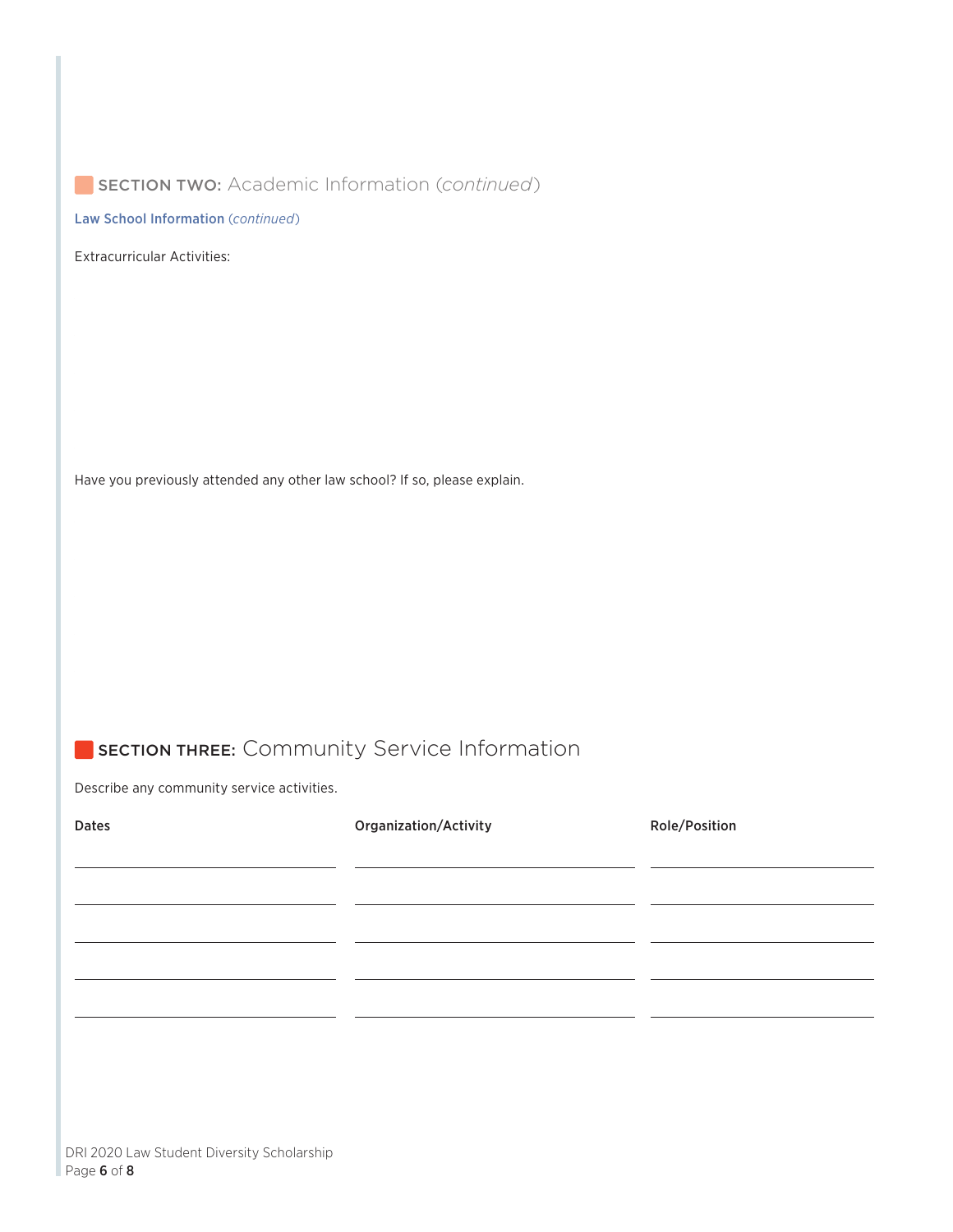## **SECTION FOUR: Work Experience**

Describe any relevant work experience (attach resume if necessary).

| <b>Dates</b> | Company/Organization | Position/Title |
|--------------|----------------------|----------------|
|              |                      |                |
|              |                      |                |
|              |                      |                |
|              |                      |                |
|              |                      |                |
|              |                      |                |
|              |                      |                |

## SECTION FIVE: Other Information

Have you ever been arrested and/or convicted of a crime, other than a moving traffic violation? If so, please describe below and/or attach a detailed description.

What are your career goals?